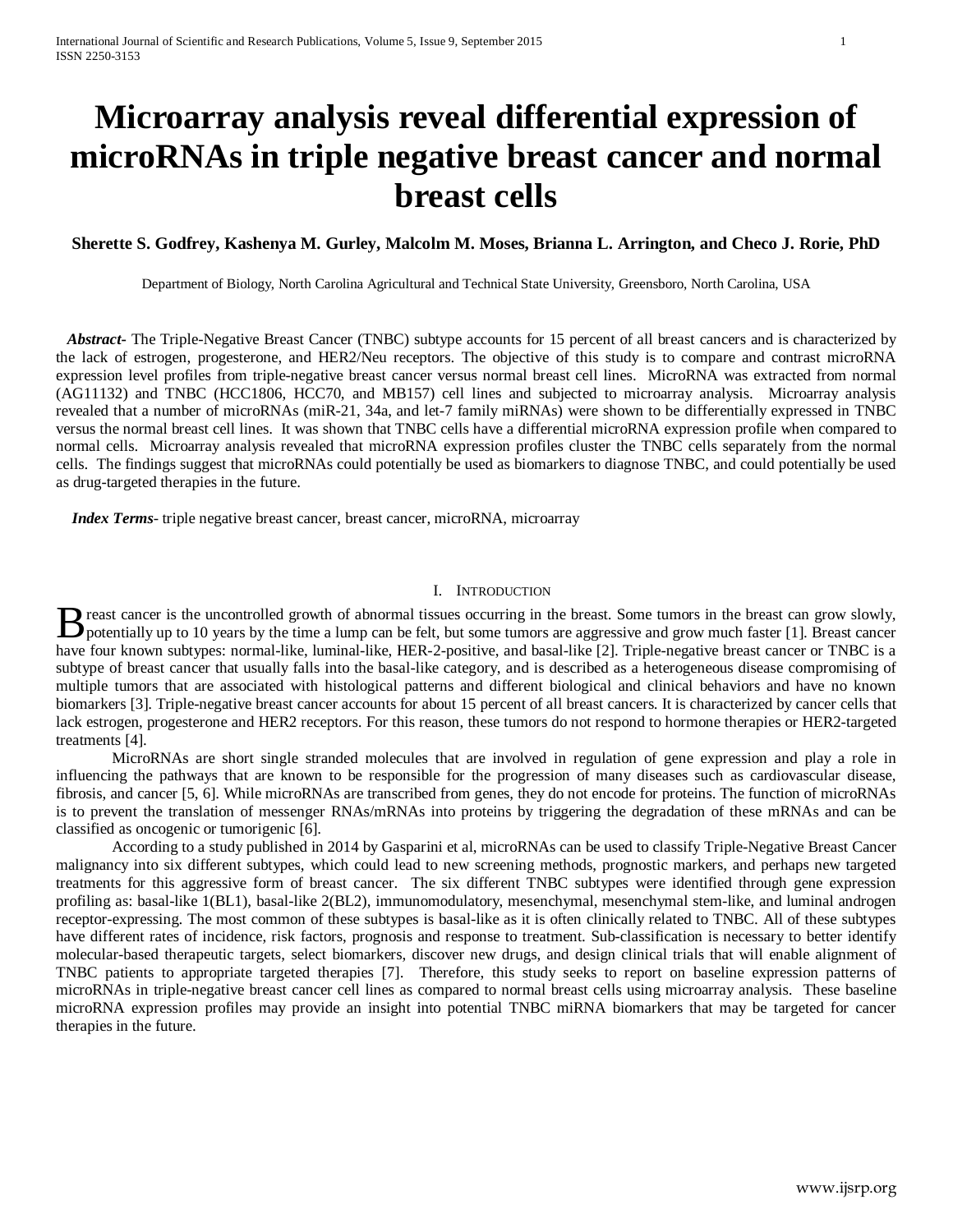## II. MATERIALS AND METHODS

*Cell Lines:* Triple-negative breast cancer cell lines HCC1806, HCC70, and MDA-MB-157 were purchased from American Type Culture Collection (Manassas, VA). Normal breast cell line A11132 was purchased from Coriell Institute for Medical Research (Camden, NJ). Cell lines HCC1806 and HCC70 were both grown in RPMI-1640 (Thermo Scientific; Rockford, IL) containing 10% fetal bovine serum (FBS) and 1% penicillin and streptomycin (P/S) (Hyclone Laboratory; Logan Utah). AG11132 was grown in MEGM (Lonza; Walkersville, MD). MDA-MB-157 was grown in L-15 (Thermo Scientific; Rockford, IL). All cell lines were maintained in 5% CO2 at 37°C. All of the cells were grown to 95% confluence, counted, pelleted, and then stored at -80°C.

*Microarray Hybridization and Analysis:* A total of eight cell pellets, two of each cell line (AG11132, HCC1806, HCC70, and MB157) ran as duplicates, designated as 1&2and were sent frozen on dry ice to Beckman Coulter Genomics (Morrisville, NC) in accordance with Beckman Coulter Genomics' specifications for microRNA extraction and processing. One hundred nanograms of total RNA were labeled with fluorescent dye Cy3 using the miRNAs Complete Labeling Kit (Agilent Technologies, Palo Alto, CA) following the manufacturer's protocol. The Cy3 labeled RNA was hybridized to an Agilent Human miRNAs Microarray 8X15K Release 14.0 array and the generated data was analyzed using Partek Genomics Suite at North Carolina A&T State University. The microarray text data was imported into Partek Genomics Suite software for comparison analysis. The controls used in this experiment were the normal breast tissue cell line AG11132, and the TNBC cancer cell lines were the MDA-MB-157, HCC1806, and the HCC70 cell lines. The mean & median microRNA signals and gene name are the categories that were filtered out of the original cell line data, and then the data from the duplicate cell lines were merged. Determination of under and over expression of the microRNA values were done initially through literature reviews to assist in narrowing down microRNAs to analyze using quantitative or real time-PCR. Heat maps and hierarchical clustering of the microRNA signal expression profiles were performed using Partek Genomics Suite.

*Partek Genomics Suite Analysis:* Partek Genomic Suite incorporates data and allows for analysis of this information in a variety of different methods. Importation of data into Partek can be done in several different ways; data can come from different array chips (i.e., Agilent or Affymetrix) and/or text files. This study utilized the text file importation method which was simple set of steps where specific data that correlated to this research was included in analysis in Partek Genomic Suite. The process for using chips such as Affymetrix or Agilent has several more dialogue boxes that must be completed prior to importation of files. Controls used in this experiment were designated as the normal breast tissue cell line AG11132 (1&2) and TNBC cancer cell lines were identified as MDA-MB-157 (1&2), HCC1806 (1&2), and HCC70 (1&2). The raw hybridization data received from Beckman Coulter was filtered to include the mean & median signals for microarray analysis. From this data the individual cell lines were then filtered out individually and merged based on the cell line type. There were two sets of data for each cell line as it was run on the microarray chip in duplicates. Finally, all the cancer cell lines were combined onto one spreadsheet. Determination of under- and overexpression of these values were in part determined through literature reviews.

III. RESULTS

## *Microarray Analysis Reveal the Differential Expression of MicroRNAs*

The average microRNA g-mean signals from the microarray analysis performed on four breast cell lines (AG11132, HCC1806, HCC70, and MDA-MB-157) ran as duplicates on the Agilent Human miRNAs Microarray 8X15K Release 14.0 array were compared using Partek Genomics Suite. Figure 1 shows the initial hierarchical clustering and revealed that while the HCC70 and MDA-MB-157 cells clustered together the HCC1806 cells clustered as an outlier. The normal cell line, AG11132, clustered separately.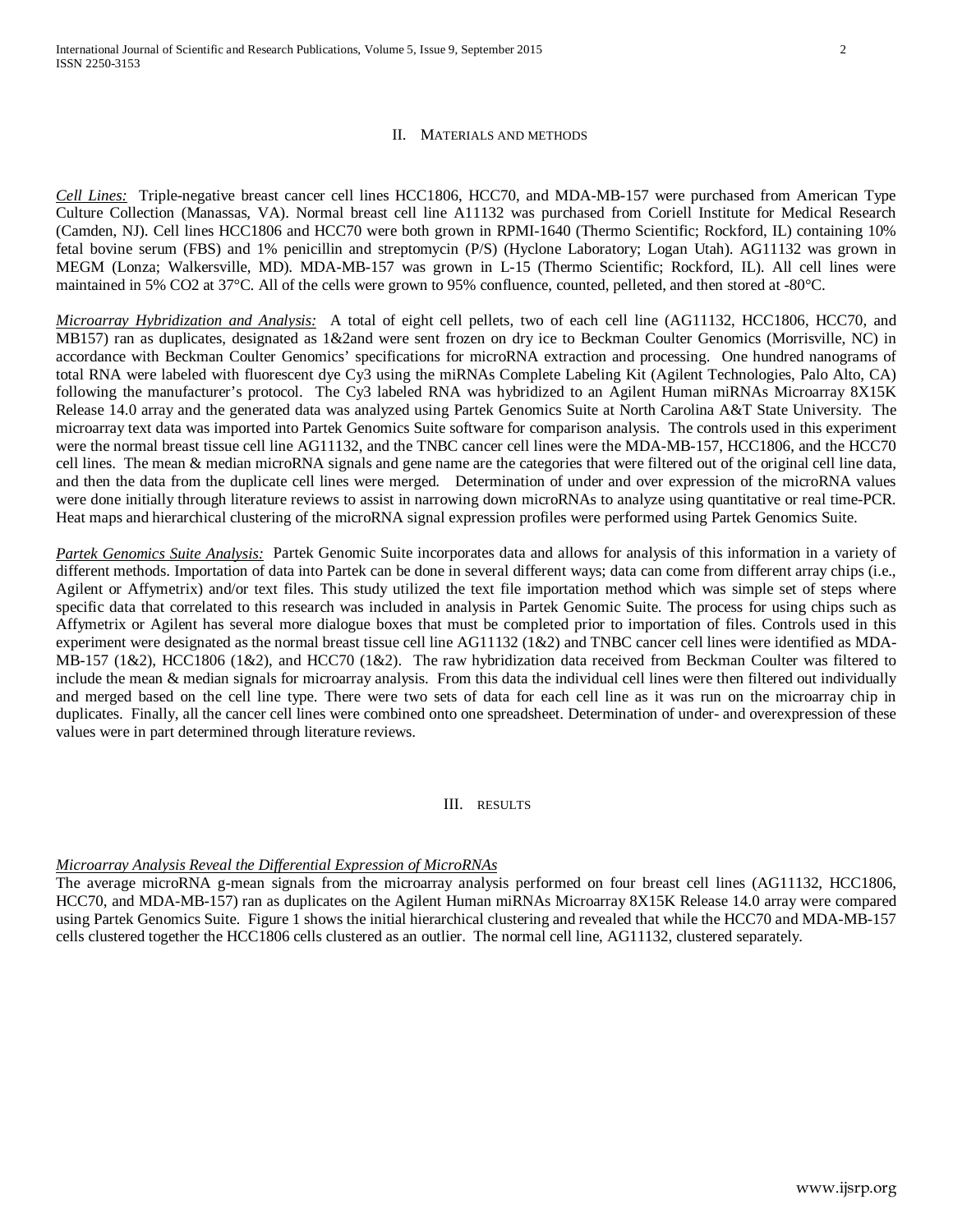

Figure1: Hierarchical clustering of g-mean average signals of microRNAs in breast cell lines ran as duplicates on Agilent Human miRNAs Microarray 8X15K Release 14.0 microarray AG11132 HCC70 MDA-MB-157 HCC1806

The hierarchical clustering in Figure 1 contained signals from all of the 12,000 miRNA transcripts from the array chip. An extensive literature review was conducted to identify from the array chip miRNAs that were associated with some type of cancer. Table 1 list the miRNAs associated with cancer that were downregulated or suppressed in the TNBC cells when compared to the normal breast cell line. The signals represent the average of the g-mean signal and my not necessarily be significantly different from the control AG11132 cell line. The suppressed miRNAs that were revealed in the table were consistent with miRNAs that are believed to be tumor suppressive and therefore be downregulated in cancer cells.

| <b>MicroRNA</b> | <b>AG11132</b> | <b>MDA-MB-157</b> | <b>HCC1806</b> | HCC70 |
|-----------------|----------------|-------------------|----------------|-------|
| $m$ i R $-27a$  | 243            | 189               | 153            | 230   |
| $miR-29a$       | 560            | 153               | 162            | 424   |
| $m$ i $R-100$   | 375            | 40                | 68             | 260   |
| $m$ i R $-34a$  | 256            | 48                | 98             | 68    |
| $let-7a$        | 1299           | 573               | 743            | 602   |
| $m$ i R $-125b$ | 59             | 44                | 52             | 48    |
| $miR-203$       | 647            | 43                | 49             | 43    |
| let-7f          | 471            | 380               | 233            | 198   |
| $miR-503$       | 67             | 43                | 47             | 45    |
| $m$ i R $-424$  | 78             | 43                | 46             | 46    |

Table 1: MicroRNAs downregulated or suppressed in TNBC Cell Lines (g-mean hybridization signal)

Table 2 list the miRNAs associated with cancer that were upregulated or overexpressed in the TNBC cells when compared to the normal breast cell line. The upregulated miRNAs from Table 2 are consistent with miRNAs that have been reported as having oncogenic properties.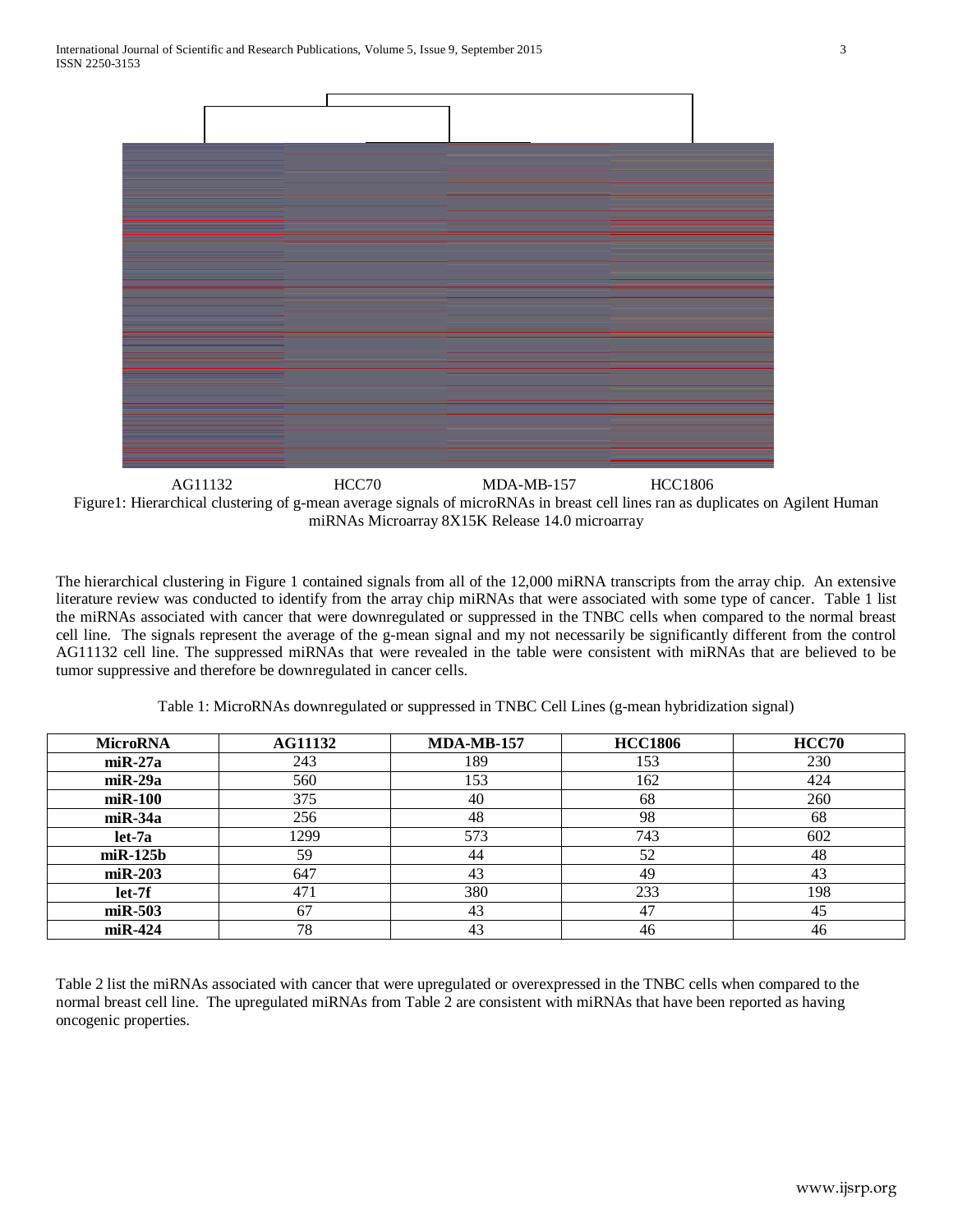# Table 2: MicroRNAs upregulated or overexpressed in TNBC Cell Lines (g-mean hybridization signal)

| <b>MicroRNA</b> | <b>AG11132</b> | <b>MDA-MB-157</b> | <b>HCC1806</b> | <b>HCC70</b> |
|-----------------|----------------|-------------------|----------------|--------------|
| $miR-222$       | 43             | 45                | 53             | 44           |
| $miR-16-1$      | 39             | 42                | 46             | 42           |
| miR-195         | 41             | 80                | 47             | 43           |
| $m$ i R $-155$  | 40             | 43                | 51             | 51           |
| $m$ i R $-421$  | 39             | 41                | 45             | 43           |
| $m$ i R $-126$  | 39             | 45                | 50             | 59           |
| $miR-335$       | 38             | 42                | 43             | -41          |
| $m$ i R $-145$  | 40             | 43                | 50             | 42           |
| $m$ i R $-34b$  | 38             | 43                | 54             | 44           |
| $m$ i R $-10b$  | 41             | 43                | 50             | 42           |
| $m$ i R $-103$  | 103            | 121               | 119            | 147          |

Table 3 list the remaining miRNAs that were associated with breast cancer, but reveals that they were differentially expressed within the TNBC breast cancer subtype.

Table 3: MicroRNAs differentially expressed in TNBC Cell Lines (g-mean hybridization signal)

| <b>MicroRNA</b> | <b>AG11132</b> | $MDA-MB-157$ | <b>HCC1806</b> | HCC70 |
|-----------------|----------------|--------------|----------------|-------|
| $m$ i R $-221$  | 47             | 44           | 52             | 48    |
| $m$ i R $-141$  | 100            | 65           | 95             | 127   |
| $miR-21$        | 717            | 528          | 908            | 775   |
| $miR-205$       | 150            | 50           | 160            | 230   |
| $m$ i R $-20a$  | 166            | 218          | 105            | 170   |
| $miR-24$        | 205            | 187          | 200            | 360   |
| miR-191         | 41             | 38           | 42             | 38    |
| $m$ i R $-210$  | 106            | 68           | 56             | 139   |
| $m$ i R $-29b$  | 69             | 48           | 56             | 69    |
| $m$ i R $-107$  | 94             | 94           | 122            | 132   |
| let-7i          | 158            | 148          | 225            | 107   |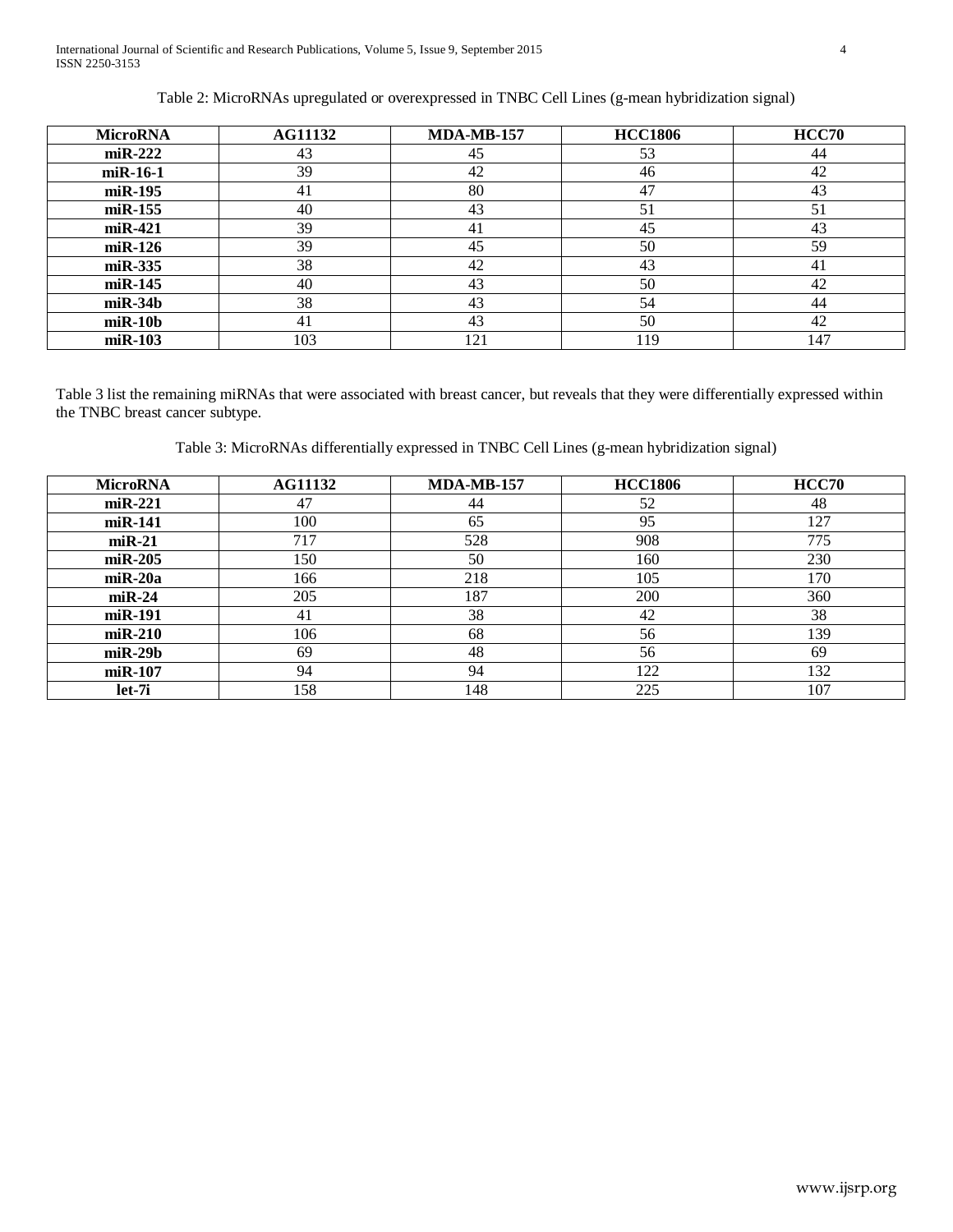Figure 2 is a hierarchical cluster of the 32 miRNAs listed in Tables 1, 2, and3 and have been reported to play a role in breast cancer. The cluster shows that the TNBC cells clustered together and separately from the normal breast cell line, AG11132.



Figure 2: Hierarchical clustering of g-mean average signals of 32 microRNAs associated with cancer in breast cell lines ran as duplicates on Agilent Human miRNAs Microarray 8X15K Release 14.0 microarray

## IV. DISCUSSION

This study compared the baseline g-mean signal microRNA expression profiles from triple-negative breast cancer and normal breast tissue cell lines using microarray analysis. MicroRNA expression profiles revealed a differential expression pattern in triple-negative breast cancer cells when compared to normal breast tissue cells. Previous research reports suggest that the over or under expression of microRNAs have a significant impact on the expression of protein-coding genes. While some of the differences in the baseline expression levels of microRNAs are not significant or in some cases negligible, it has not been established what fold change in the expression level has an impact on the microRNAs role in the cell. MicroRNAs have the ability to play a role in regulation of gene expression or in tumorigenesis, by acting as oncogenes or tumor suppressors [8]. Other reports have described altered expression of microRNAs in cancer tissues compared to normal tissues, suggesting that these microRNAs could potentially represent novel clinical and prognostic markers [2]. This research is novel because of its usage of cell lines that could serve as model systems to investigate deeper molecular level potential TNBC biomarkers and drug therapeutic targets. These findings may help to provide individualized therapeutic options based on the microRNA expression profile of a TNBC patient. More studies need to be conducted to determine the physiological effects that these microRNAs at these basal expression levels have on the cell and whether they pose an increase risk to cancer.

#### ACKNOWLEDGMENT

The research study was funded in part from the North Carolina Agricultural and Technical State University College of Arts and Sciences Innovation Fund, and the RIMI/NIH-NIGMS Grant #5P20MD000546-07.